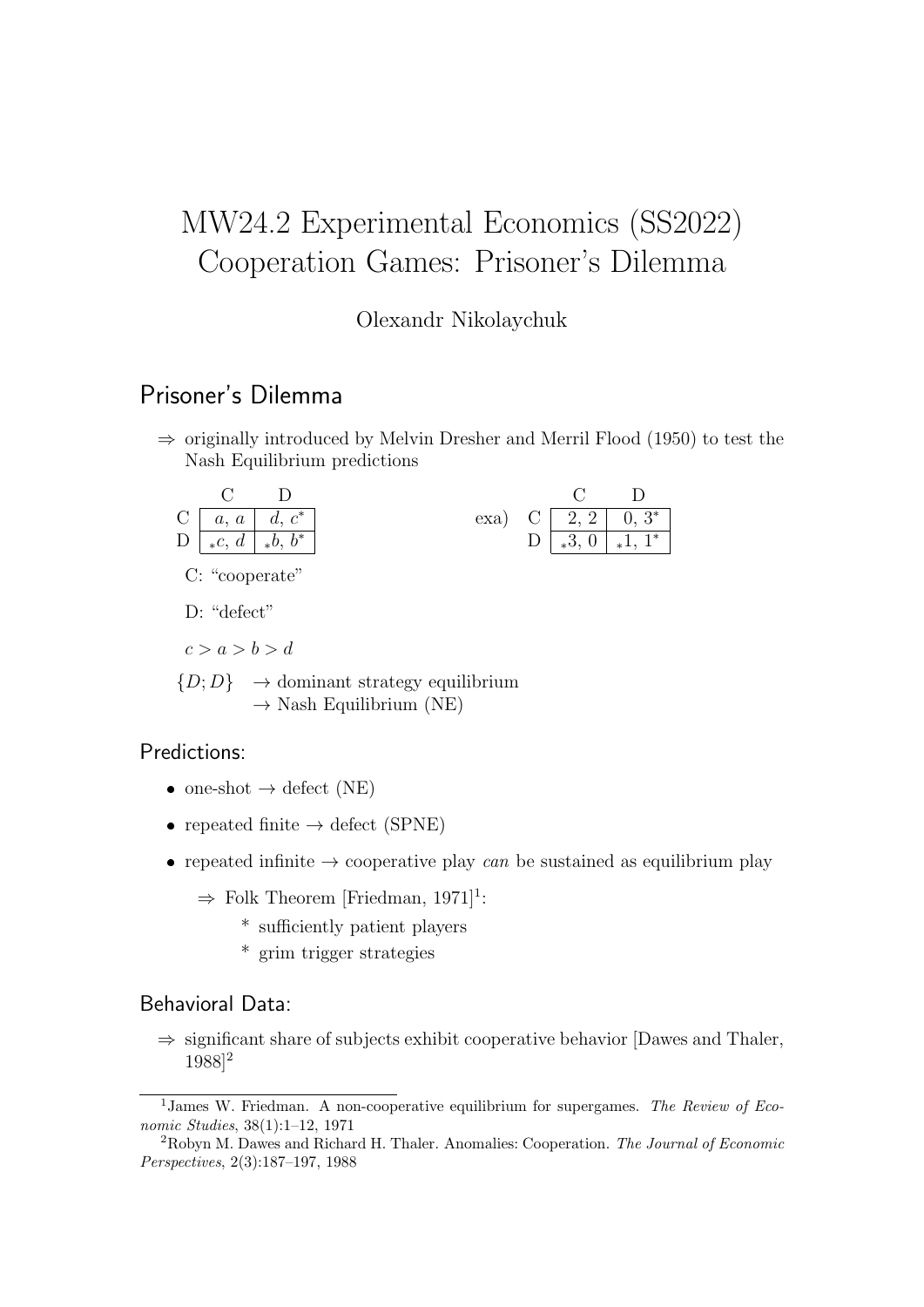# Axelrod [1980] Competition(s)

⇒ How should one play a repeated Prisoner's Dilemma?

Some sample strategies:

- always defect
- always cooperate

unconditional; perhaps, not the smartest

- equiprobable randomization
- match what the opponent plays, e.g., on average
- grim trigger (e.g., cooperate until defected)
- "tit-for-tat" (i.e., start by cooperating, then copy what the opponent does)

 $\mathcal{L}$ 

 $\int$ 

### First Tournament:

- 14 strategies from leading scientists + RANDOM
- each strategy plays against every other (and itself) for 200 rounds  $\times$  5 times

## Second Tournament:

- 62 strategies + RANDOM
- infinitely repeated play ( $\sim$ 200 rounds × 5 times)

## Ecological Tournament:

- second tournament in an "evolutionary" setting
- all strategies equally represented with the more successful replacing the less successful over 1000 generations [Fig. 1, p. 400]
- $\Rightarrow$  TIT-FOR-TAT is the best throughout (Anatol Rapoport) [Table 2. p. 384]
	- \* nice  $^\ast$  provocable/retaliating  $\mathcal{L}$  $\mathcal{L}$  $\int$ properties of all successful strategies \* forgiving
- (!) not a "solution" to Prisoner's Dilemma, though
	- \* would only come in  $4^{th}$  if played the top 50% strategies only
	- \* cannot detect RANDOM
	- \* won't exploit when given the opportunity
	- \* there is no best rule independent of the environment (i.e., the distribution of opponent strategies)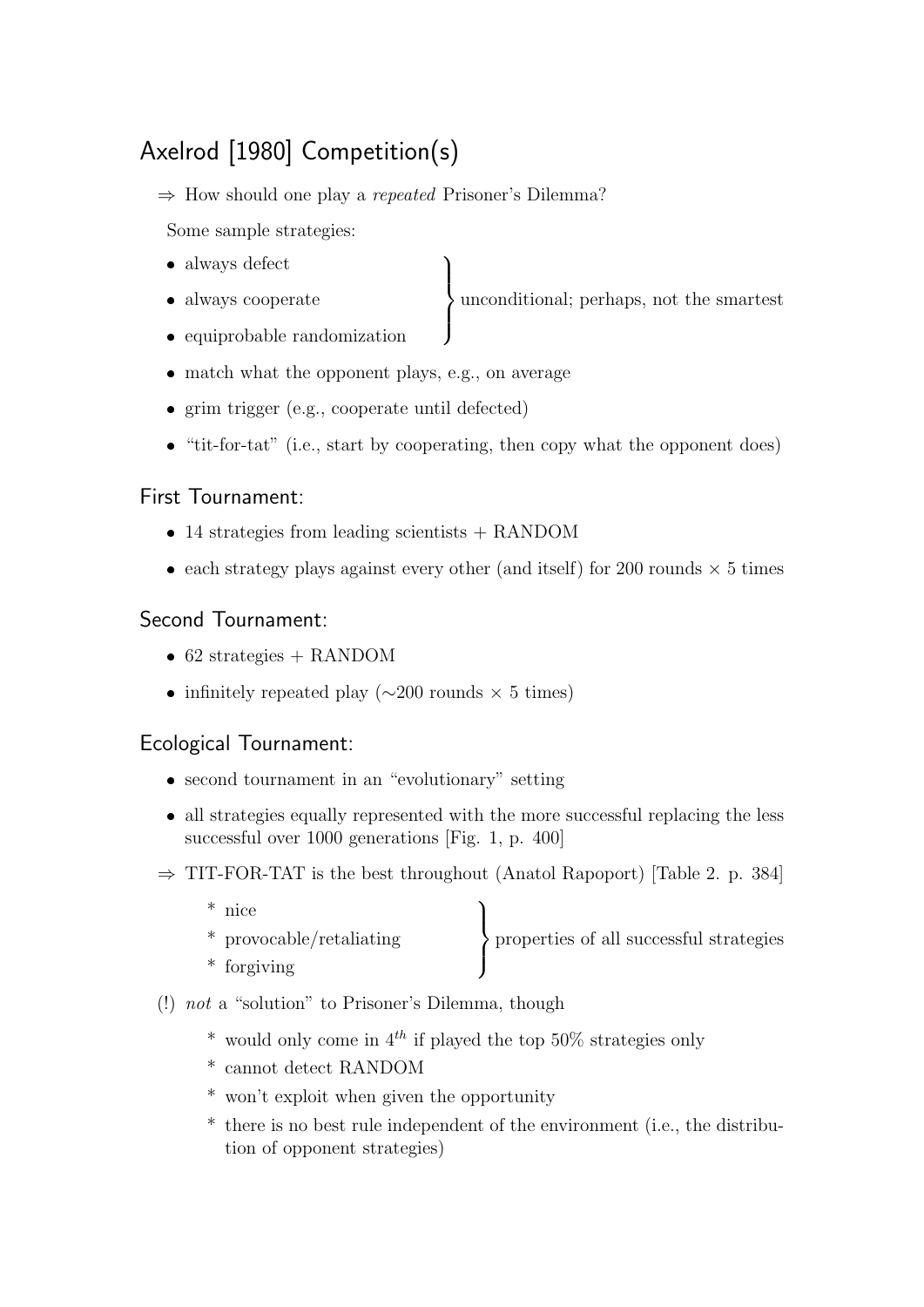## How Do Human Subjects Play Prisoner's Dilemma?

 $\Rightarrow$  Two major perspectives:

### Reputation Building [Kreps et al., 1982]<sup>3</sup>

- $\bullet$  (some) players have the *belief* that their opponent is *not* rational but rather is playing some conditionally cooperative strategy (e.g., tit-for-tat)
- cooperation then is more beneficial as that probability  $\rightarrow 1$
- $\Rightarrow$  selfish players will cooperate in early rounds!
- $\Rightarrow$  defection is still dominant in the last round as well as in one-shot games!

#### Altruism Theories

- (some) players are not strictly selfish but benefit from cooperation in a manner not reflected in the payoff matrix
- a) pure altruism:

 $u_i = \pi_i + \delta \cdot \pi_j \text{ s.t. } \delta > 0,$ where  $u_i$  is own utility, and  $\pi_i$  and  $\pi_j$  are own and opponent's payoffs, respectively

- b) duty/"warm glow":  $u_i = \pi_i + \delta$  s.t.  $\delta > 0$  if one chooses to cooperate, and 0 otherwise
- c) reciprocal altruism:  $u_i = \pi_i + \delta$  s.t.  $\delta > 0$  if both players choose to cooperate, and 0 otherwise
- $\Rightarrow$  a) and b) can support cooperation even in one-shot games by making cooperation either a best response or dominant strategy

exa) C D C |  $a + \delta$ ,  $a + \delta$  |  $d + \delta$ , c  $D \mid c, d + \delta \mid b, b$ 

- \* both players can exhibit "warm glow" altruistic behavior potentially
- \* based on the actual value of  $\delta$ , cooperation can be:
	- dominated strategy  $\Leftrightarrow \delta < min(b-d, c-a)$
	- best response strategy  $\Leftrightarrow min(b-d, c-a) < δ < max(b-d, c-a)$
	- dominant strategy  $\Leftrightarrow \delta > max(b-d, c-a)$

<sup>3</sup>David M Kreps, Paul Milgrom, John Roberts, and Robert Wilson. Rational cooperation in the finitely repeated prisoners' dilemma. Journal of Economic Theory,  $27(2):245 - 252$ , 1982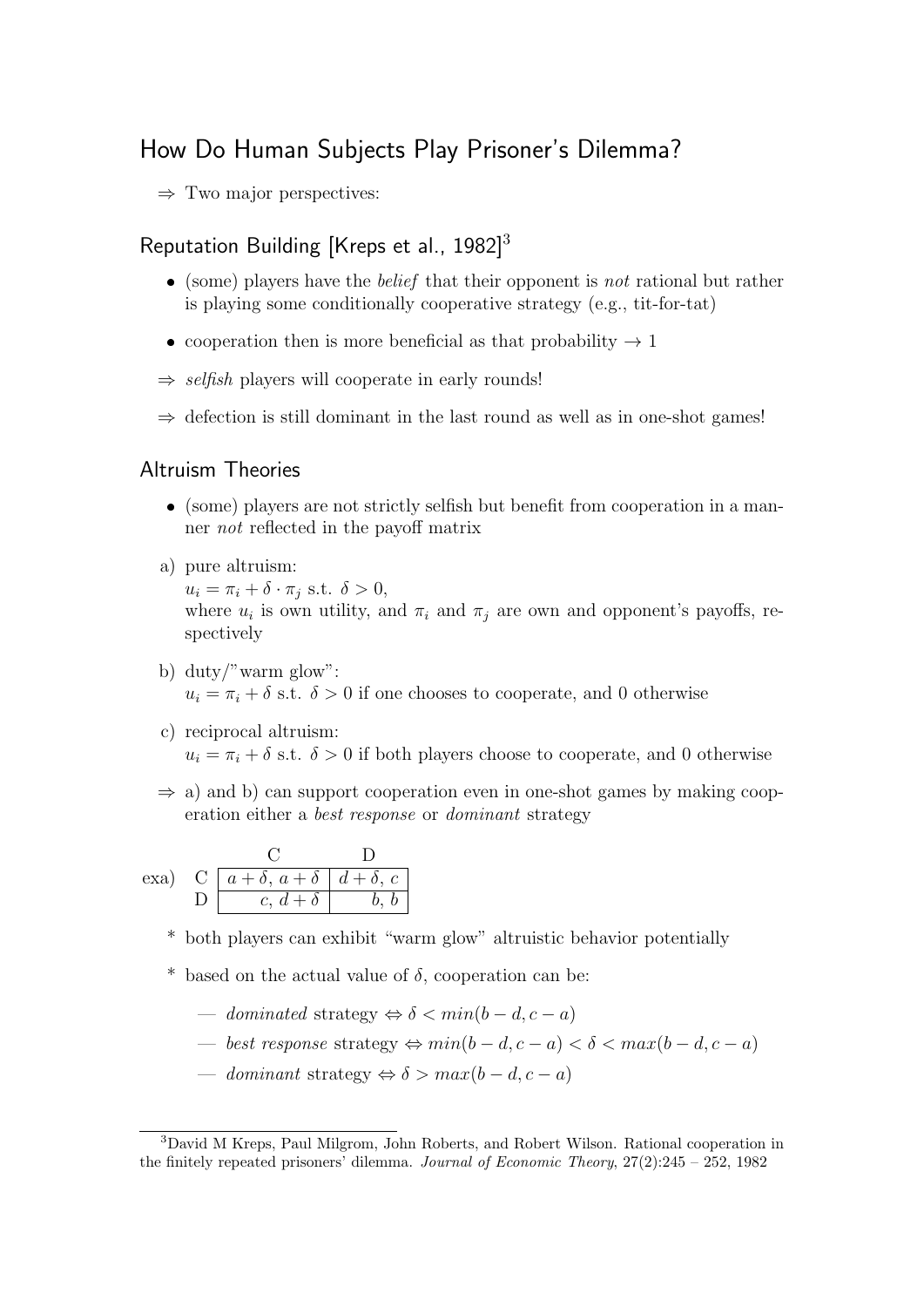## Cooper et al. [1996]: Reputation Versus Altruism

- ⇒ reputation building versus "warm glow" altruism
- one-shot treatment (OST): 20 rounds; perfect stranger matching; 40 subjects
- repeated treatment (RT):  $2 \times 10$  periods; partner matching; 30 subjects
- between-subject design
- (!) last 10 rounds from OST; 10 rounds of practice (one-shot) in RT

[Table 1 and Fig. 1, p. 199]

- $\Rightarrow$  cooperation rates are positive and generally declining over time in both treatments
- $\Rightarrow$  cooperation rates in RT are higher than in OST
- $\Rightarrow$  neither theory can describe all of the data

[Fig. 2, p. 201]

- $\Rightarrow$  most of cooperative play in OST comes from the subjects who do not cooperate all the time  $\rightarrow$  best response altruism
- $\Rightarrow 12.5 \sim 15\%$  are altruists (i.e., cooperate more than 50% of the time); 62.5∼85% are selfish

[Fig. 3, p. 205]

- $\Rightarrow$  actual cooperation rates in RT follow a concave pattern while reputation building predicts a convex one and altruism predicts a constant level after the initial drop from period one
- $\Rightarrow$  only 25% of subjects behave in accordance with reputation building on the individual level (e.g., defection in the last period, no cooperation following defection)